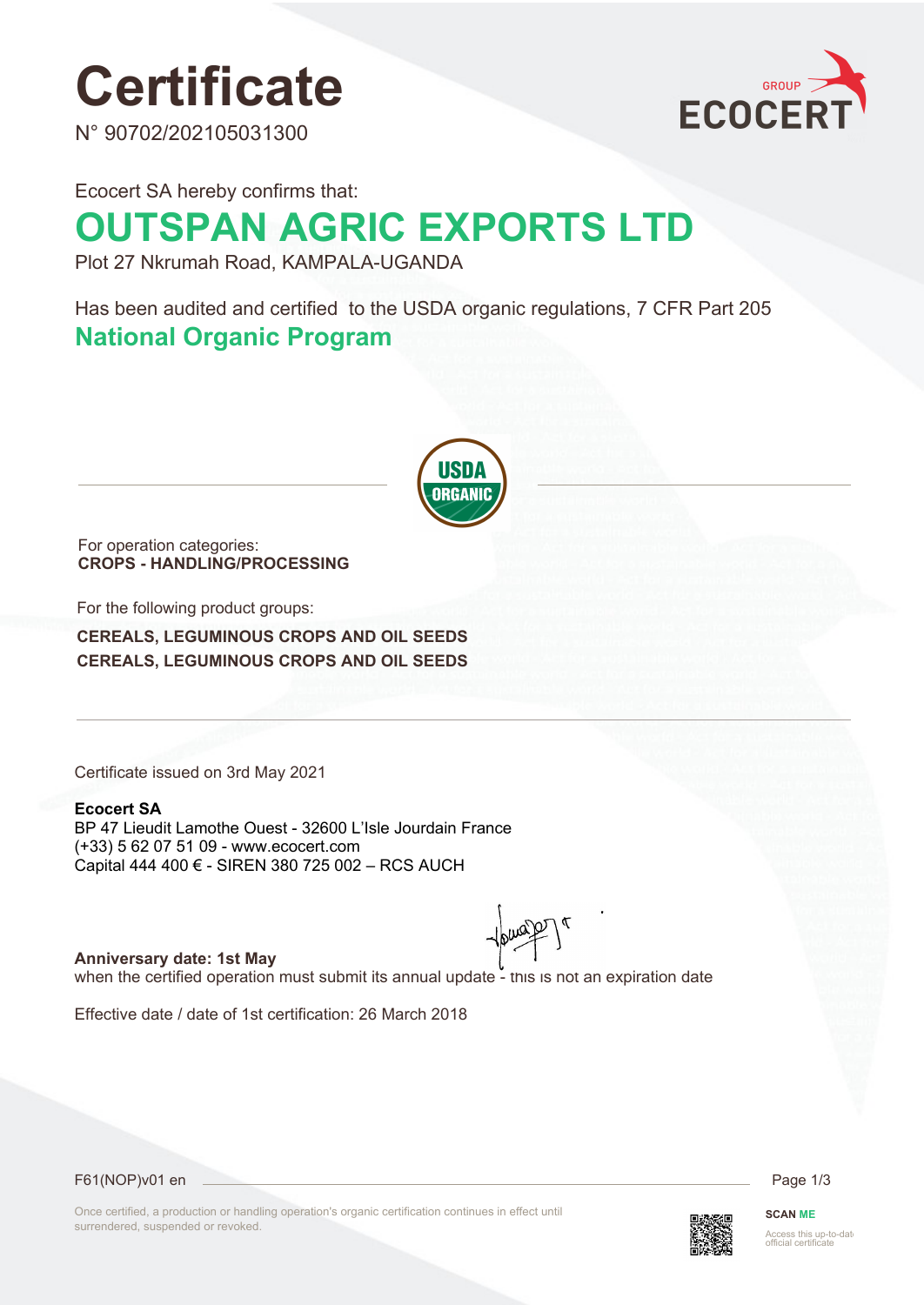

## **Annex to the certificate**

N° 90702/202105031301

## **OUTSPAN AGRIC EXPORTS LTD**

USDA organic regulations, 7 CFR Part 205 – National Organic Program

### Products certified:

- **•** Dried and Cleaned Sesame seeds 100% Organic
- 
- 

 **PRODUCT LABELLING CATEGORY**

**•** Sesame 100% Organic **•** Soybean 100% Organic

Certificate issued on 3rd May 2021

### **Ecocert SA**

BP 47 Lieudit Lamothe Ouest - 32600 L'Isle Jourdain France (+33) 5 62 07 51 09 - www.ecocert.com Capital 444 400 € - SIREN 380 725 002 – RCS AUCH

F61(NOP)v01 en 2/3

Once certified, a production or handling operation's organic certification continues in effect until surrendered, suspended or revoked.



**SCAN ME** Access this up-to-dat<br>official certificate